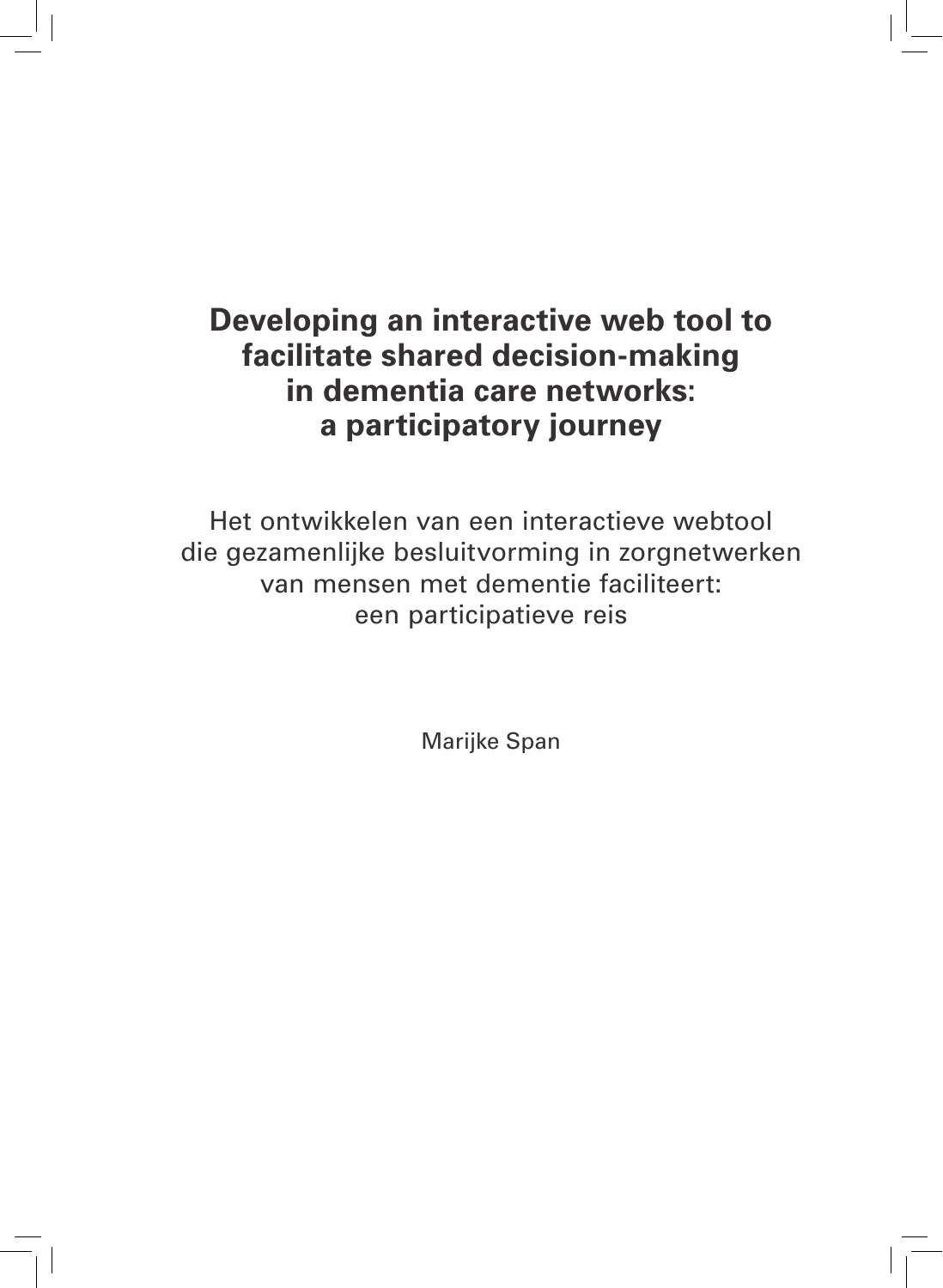The studies described in this thesis were funded by the Dutch Foundation Innovation Alliance (SIA RAAK PRO), Zorgpalet Hoogeveen (Residential care organization for older adults) and Windesheim University of Applied Sciences.

Financial support for publication of this thesis was kindly provided by Alzheimer Nederland (the Dutch Alzheimer Society) and Windesheim University of Applied Sciences, Zwolle.

| <b>Cover illustration</b> | Angel in disguise (detail of sculpture), 2003 |
|---------------------------|-----------------------------------------------|
|                           | Liesbeth Topper   www.topperinbeeld.nl        |
| <b>Photographer</b>       | Henk Hommeslhhfoto@home.nl                    |
| <b>Design and layout</b>  | Lyanne Tonk, persoonlijk proefschrift.nl      |
| <b>ISBN</b>               | 978-94-6259-983-3                             |
| <b>Print</b>              | Ipskamp Drukkers Enschede                     |
|                           |                                               |

#### **© 2016 Marijke Span**

All rights reserved. No part of this thesis may be reproduced or transmitted in any form or by any means, electronic or mechanical, including photocopy, recording or otherwise, without prior writte permission of copyright owners or the author.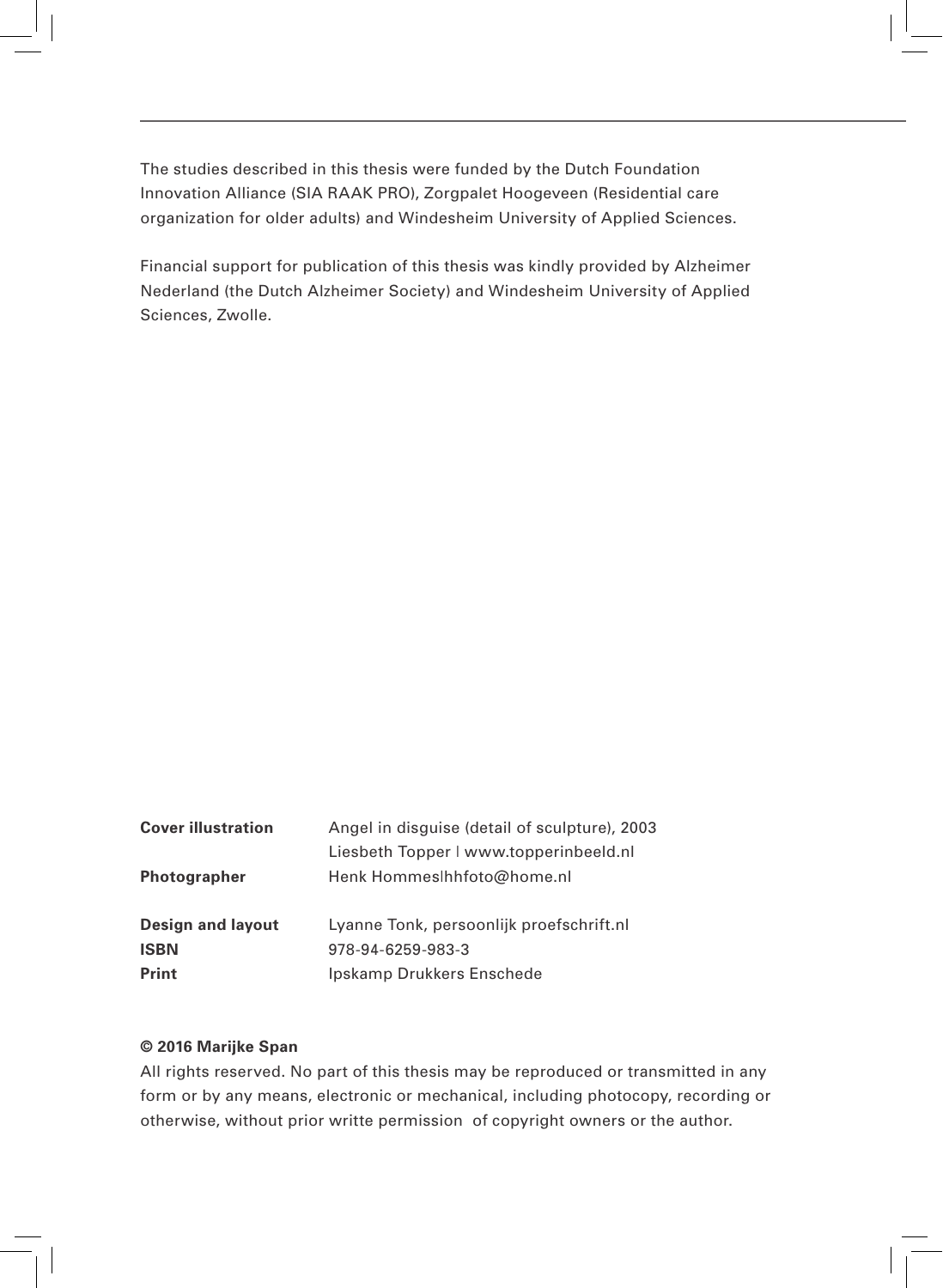### VRIJE UNIVERSITEIT

## **Developing an interactive web tool to facilitate shared decision-making in dementia care networks: a participatory journey**

#### ACADEMISCH PROEFSCHRIFT

ter verkrijging van de graad Doctor aan de Vrije Universiteit Amsterdam, op gezag van de rector magnificus prof.dr. V. Subramaniam, in het openbaar te verdedigen ten overstaan van de promotiecommissie van de Faculteit der Geneeskunde op vrijdag 19 februari 2016 om 13.45 uur in de aula van de universiteit, De Boelelaan 1105

### door Martzen Span

geboren te Dordrecht